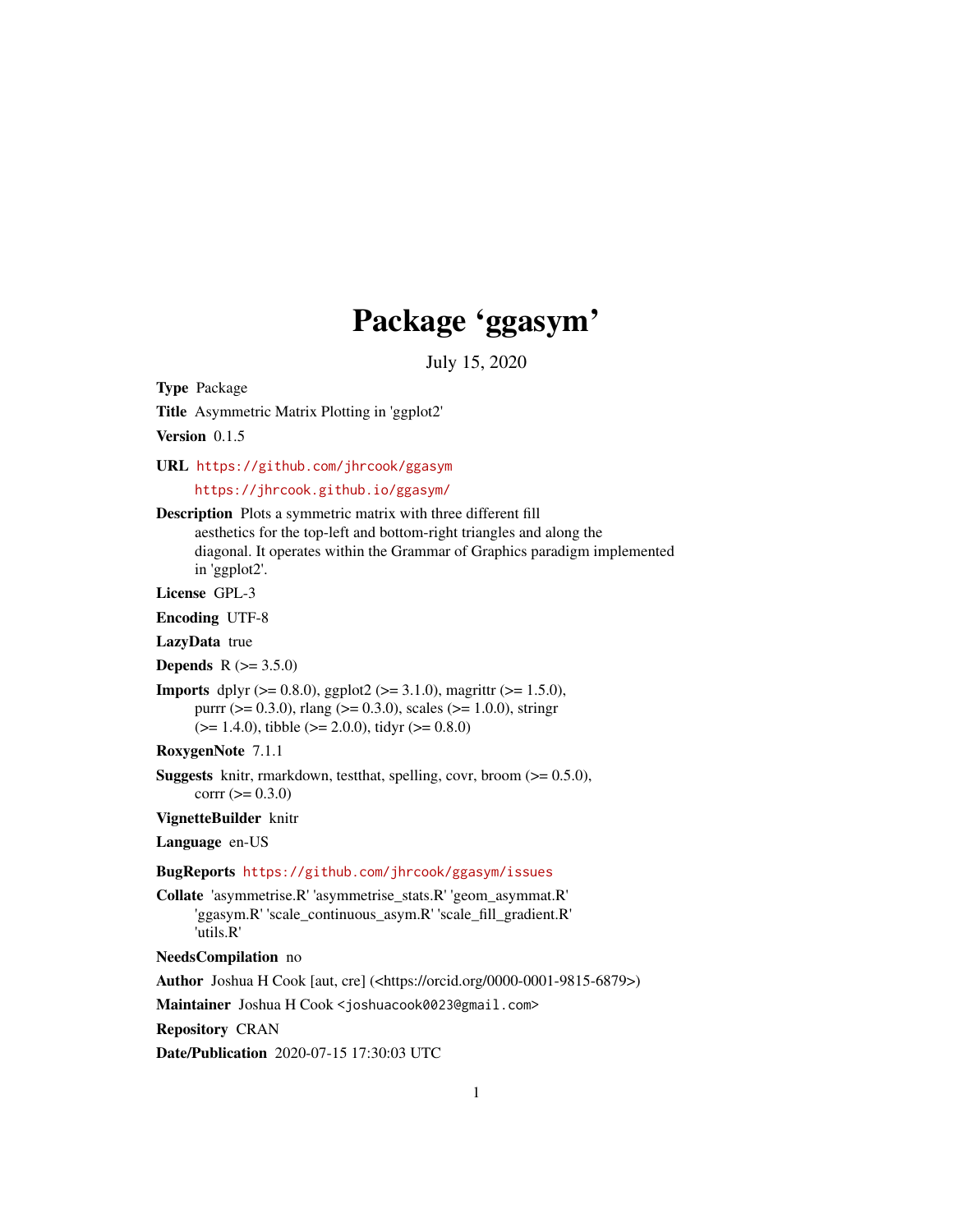### <span id="page-1-0"></span>R topics documented:

| Index |                                                                                                                              | 19             |
|-------|------------------------------------------------------------------------------------------------------------------------------|----------------|
|       |                                                                                                                              |                |
|       |                                                                                                                              |                |
|       |                                                                                                                              |                |
|       |                                                                                                                              |                |
|       |                                                                                                                              |                |
|       |                                                                                                                              |                |
|       |                                                                                                                              |                |
|       |                                                                                                                              |                |
|       |                                                                                                                              |                |
|       |                                                                                                                              |                |
|       |                                                                                                                              |                |
|       | $factor_is\_greater \ldots \ldots \ldots \ldots \ldots \ldots \ldots \ldots \ldots \ldots \ldots \ldots \ldots$              | -6             |
|       |                                                                                                                              |                |
|       |                                                                                                                              | $\overline{5}$ |
|       |                                                                                                                              | $\overline{4}$ |
|       |                                                                                                                              |                |
|       | $add\_missing\_combinations \dots \dots \dots \dots \dots \dots \dots \dots \dots \dots \dots \dots \dots \dots \dots \dots$ |                |

add\_missing\_combinations

*Add missing combinations of x and y to a data frame*

#### Description

Add rows to df to complete all combinations of columns .x and .y. Importantly, this function observes and maintains any groups created by dplyr::group\_by().

#### Usage

```
add_missing_combinations(df, .x, .y)
```
#### Arguments

| df     | a data frame (or tibble) object      |
|--------|--------------------------------------|
| .x, .y | column names to make combinations of |

#### Value

a data frame (or tibble) with additional columns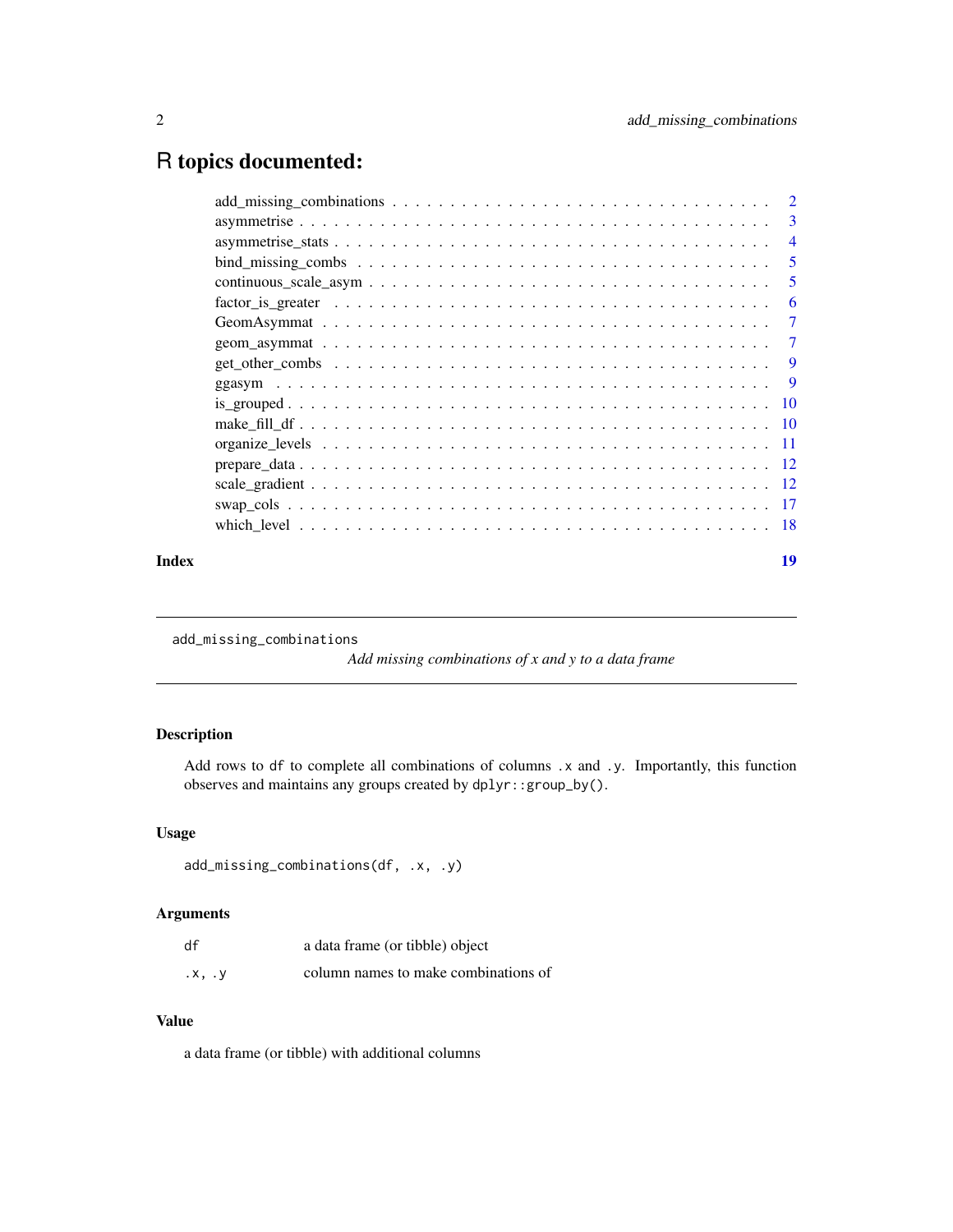#### <span id="page-2-0"></span>asymmetrise 3

#### Examples

```
df <- data.frame(a = c("A", "B"),
                  b = c("C", "D"),
                 untouched = c(1, 2))
df
```

```
add_missing_combinations(df, a, b)
```
#### asymmetrise *Add all missing comparisons between two columns*

#### Description

This function prepares input data for geom\_asymmat() by adding in any missing comparisons to be plotted. Note that this function observes groups created with the dplyr::group\_by() function. For the 'ggasym' package, this is useful for when you want to facet the plot: before "asymmetrizing" the data table, use dplyr::group\_by(), passing the column name you wish to later facet by. This functionality is demonstrated in the second example, below.

#### Usage

```
asymmetrise(df, .x, .y)
asymmetrize(df, .x, .y)
```
#### Arguments

| df     | a tidy data. frame or tibble                                                                |  |
|--------|---------------------------------------------------------------------------------------------|--|
| .x. .v | the data to add all comparisons between (ie. will be the x and y-axes for<br>geom_asymmat() |  |

#### Value

a data table with new rows for the added comparisons

#### Warning

This function does it's best when x or y are factors. If they have the same levels, then they are maintained. If the levels partially overlap, they are merged. Otherwise, the values are turned into characters and all levels dropped. If you are using factors, save yourself the headache and make both columns factors with the desired levels.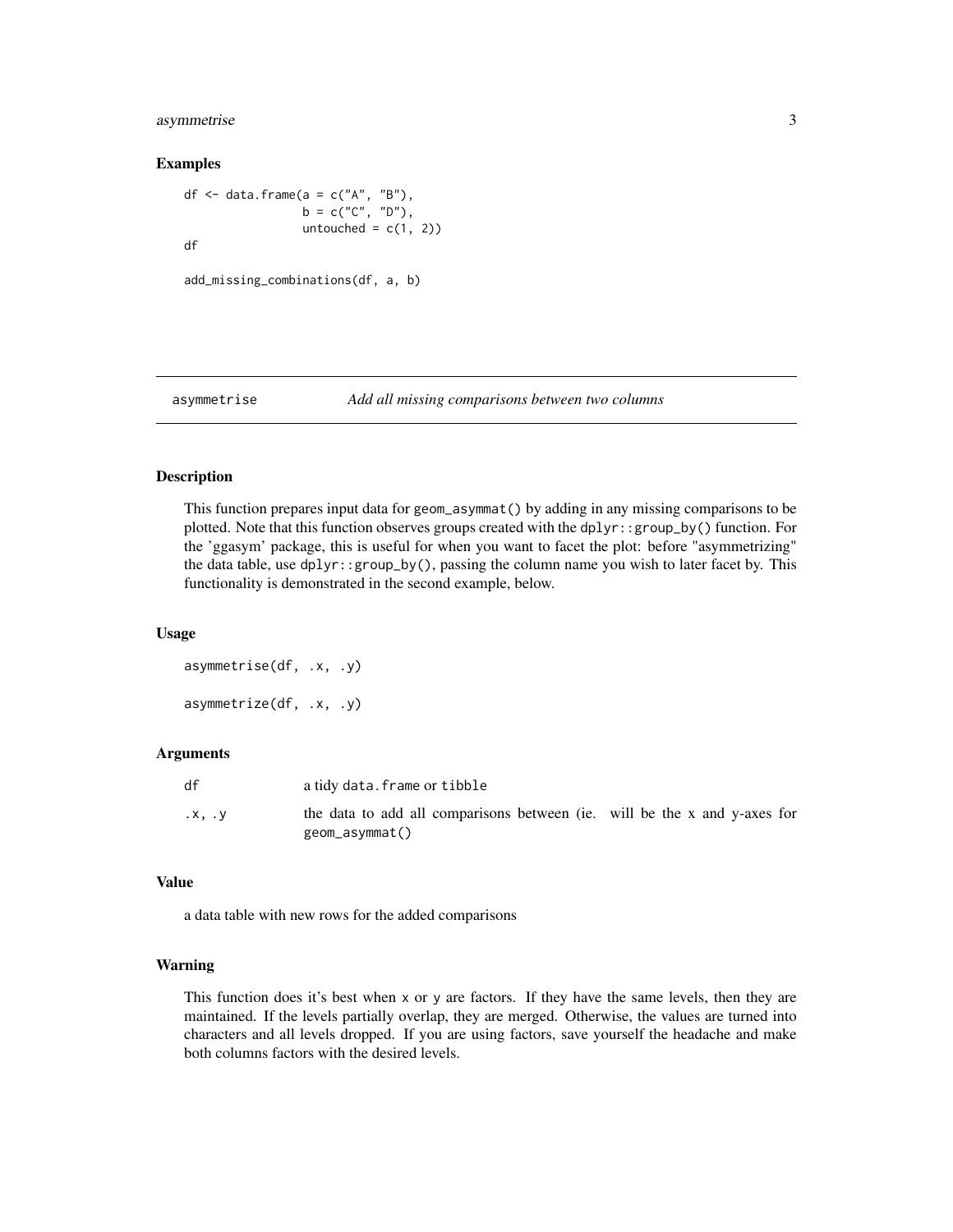#### <span id="page-3-0"></span>Examples

```
df \leq data.frame(a = c("A", "B", "C"),
                 b = c("C", "A", "B"),
                 untouched = c(1, 2, 3),
                 grouping_value = c("group1", "group1", "group2"),
                 stringsAsFactors = FALSE)
df
asymmetrise(df, a, b)
grouped_df <- dplyr::group_by(df, grouping_value)
asymmetrise(grouped_df, a, b)
```
asymmetrise\_stats *Prepare an asymmetric data table from a statistical test*

#### Description

This function prepares the results of a statistical test for plotting using 'geom\_asymmat' from the ggasym package. For more information, see vignette(ggasym-stats)

#### Usage

```
asymmetrise_stats(df, contrast_sep = "-")
```

```
asymmetrize_stats(df, contrast_sep = "-")
```
#### Arguments

| df           | either the results of a statistical test or the tidy tibble from using the broom: $:tidy()$<br>function                                                                                                                                                                                                                                           |
|--------------|---------------------------------------------------------------------------------------------------------------------------------------------------------------------------------------------------------------------------------------------------------------------------------------------------------------------------------------------------|
| contrast_sep | the separation used between the names being compared; it is usually a hyphen<br>(set as default here); since it is passed as the pattern parameter to stringr::str_split_fixed(),<br>this can be any regular expression that will reliably split the "contrast" (or<br>"comparison" in 'broom' version < 0.70) column returned by broom: :tidy(). |

#### Value

a tibble object that can be used as direct input for 'ggplot2' for use with the geom\_asymmat geom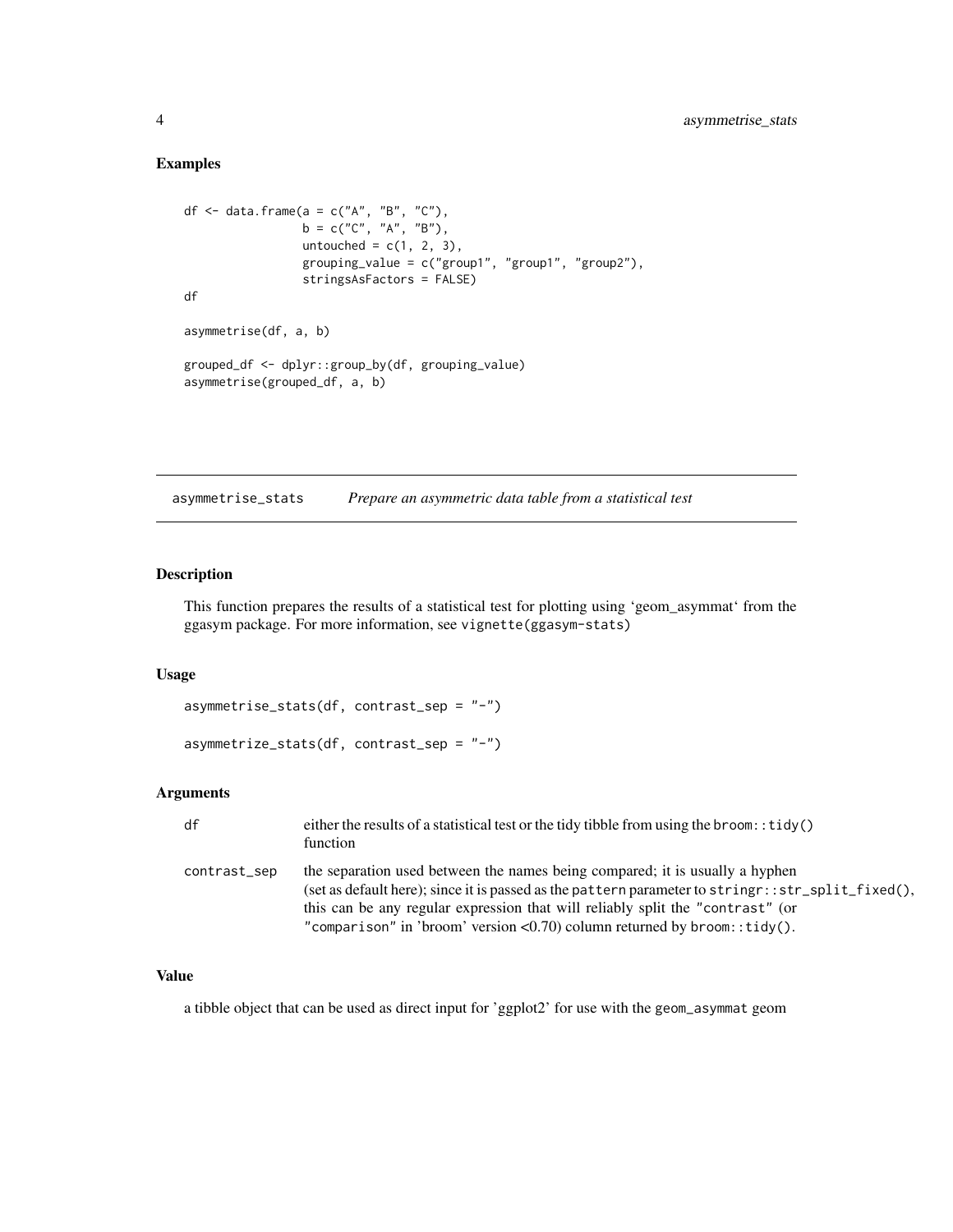<span id="page-4-0"></span>bind\_missing\_combs *Add the missing combinations of x and y*

#### Description

Adds rows to the input data table to include any combinations of .x and .y that are not already present. All other columns (if any) are set to NA

#### Usage

```
bind_missing_combs(df, .x, .y)
```
#### Arguments

| df     | input data table                                          |
|--------|-----------------------------------------------------------|
| .x, .y | names of the columns for which to add missing comparisons |

#### Value

a data table with the new rows

#### Examples

```
df \leq data.frame(a = c("A", "B"),
                 b = c("C", "A"),
                 untouched = c(1, 2),
                 stringsAsFactors = FALSE)
df
```
bind\_missing\_combs(df, a, b)

continuous\_scale\_asym *Continuous scale constructor for 'ggasym'*

#### Description

This is a this wrapper around continuous\_scale() from the 'ggplot2' package. It is generally best to call this function implicitly using one of the wrappers that have the general naming scheme of scale\_\*\_tl/br\_\*() (such as scale\_fill\_tl\_gradient()).

#### Usage

```
continuous_scale_asym(aesthetics, scale_name, palette, na.value, guide, ...)
```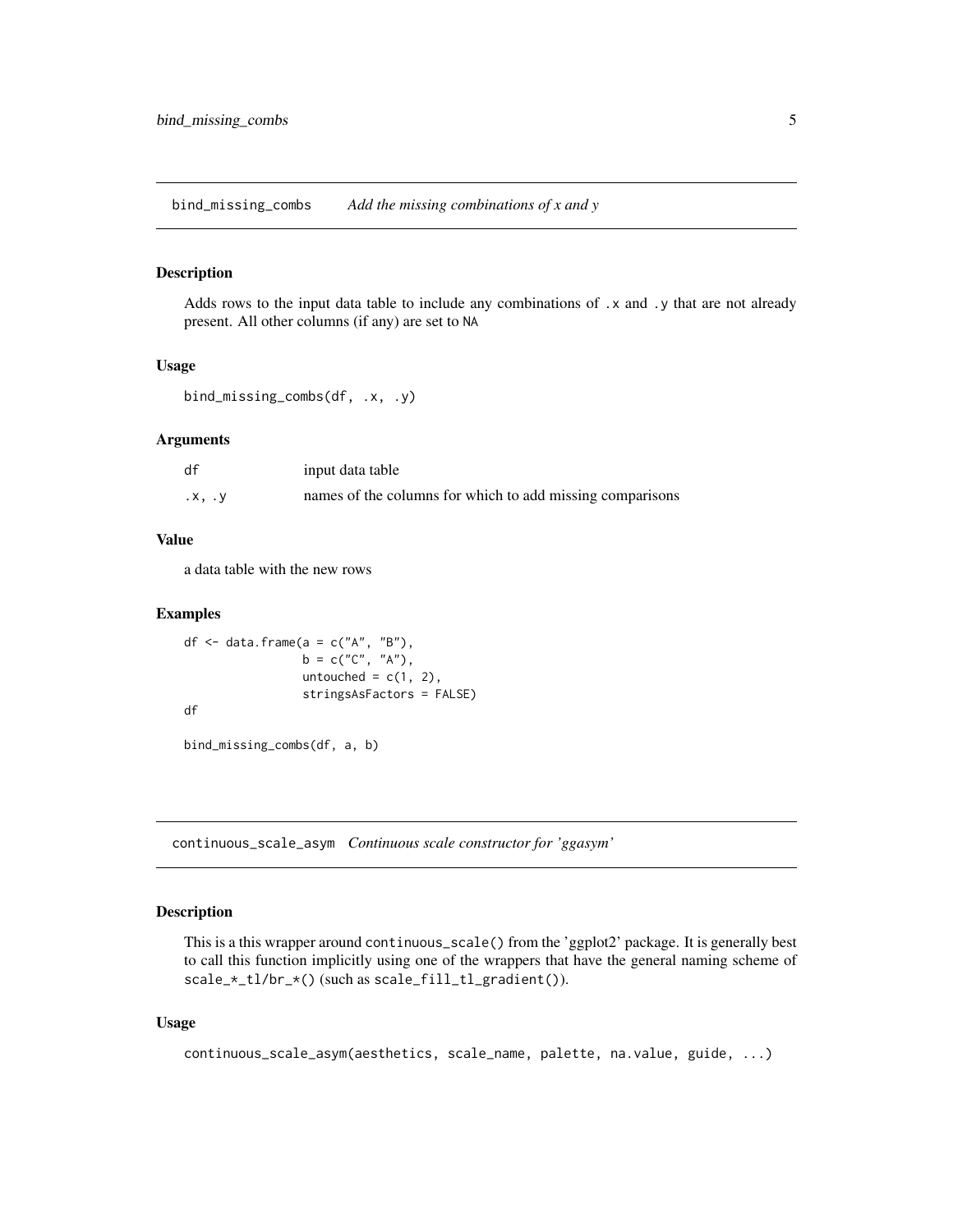#### <span id="page-5-0"></span>Arguments

| aesthetics | The names of the aesthetics that this scale works with                                                                                                    |
|------------|-----------------------------------------------------------------------------------------------------------------------------------------------------------|
| scale_name | The name of the scale                                                                                                                                     |
| palette    | A palette function that when called with a numeric vector with values between<br>0 and 1 returns the corresponding values in the range the scale maps to. |
| na.value   | Missing values will be replaced with this value.                                                                                                          |
| guide      | A function used to create a guide or its name. See guides () for more info.                                                                               |
| $\cdot$    | other input is passed on to ggplot2:: continuous_scale(); see ?ggplot2:: continuous_scale<br>for complete documentation                                   |

#### Examples

```
library(tibble)
library(ggplot2)
tib <- tibble(g1 = c("A", "A", "B"),
             g2 = c("B", "C", "C"),
             val_1 = c(1, 2, 3),val_2 = c(-1, 0, 1)tib
tib <- asymmetrise(tib, g1, g2)
ggplot(tib) +
geom_asymmat(aes(x = g1, y = g2, fill_t = val_1, fill_b = val_2)) +
   scale_fill_tl_gradient(low = "lightpink", high = "tomato") +
    scale_fill_br_gradient(low = "lightblue1", high = "dodgerblue") +
   labs(fill_tl = "top-left fill", fill_br = "bottom-right fill")
```
factor\_is\_greater *Determines if the level of a is greater than that of b*

#### Description

Determines if the level of a is greater than that of b

#### Usage

factor\_is\_greater(a, b)

#### Arguments

a, b Two same-length, same-leveled vectors of type factor

#### Value

a single boolean vector of type logical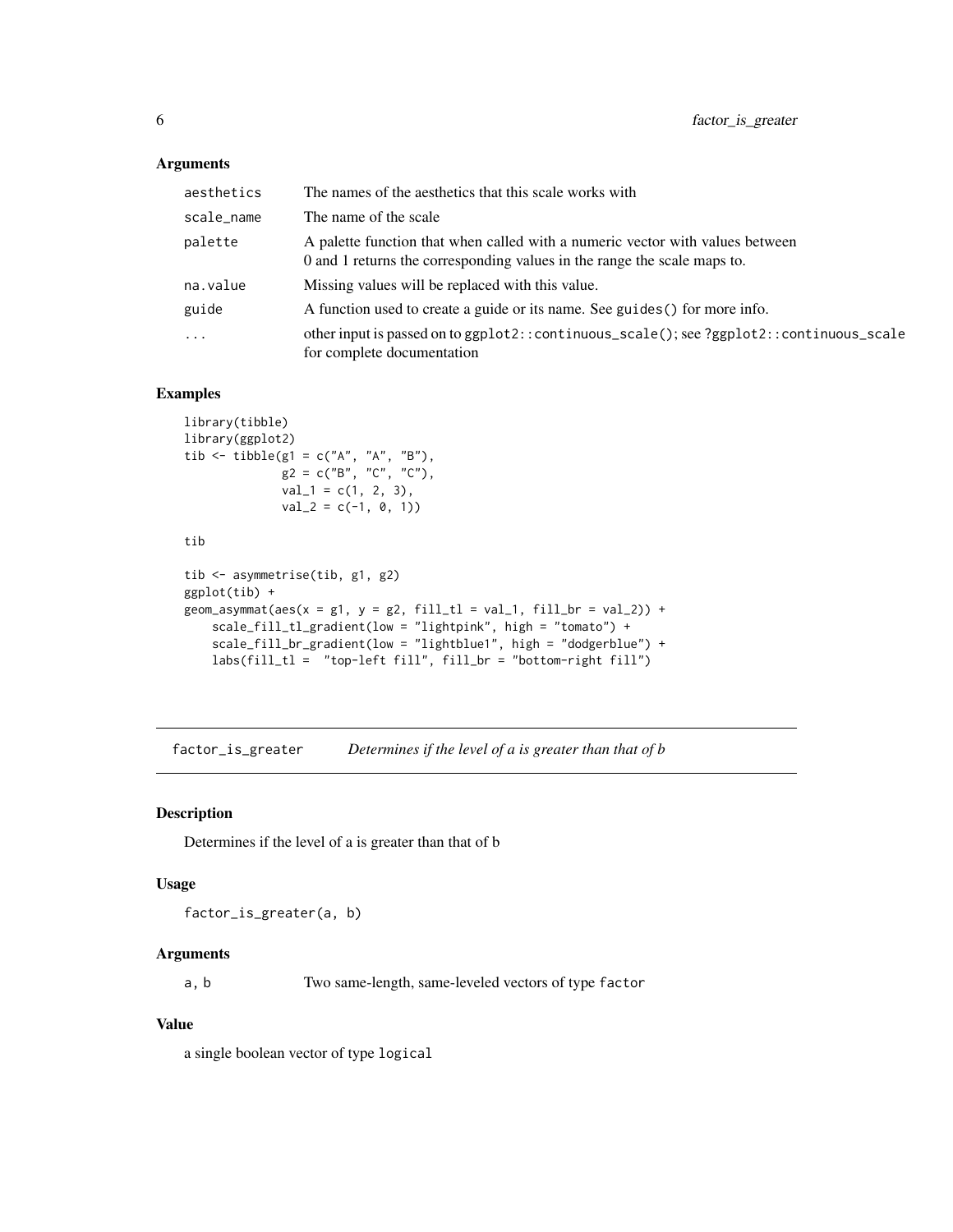#### <span id="page-6-0"></span>GeomAsymmat 7

#### Examples

```
first <- c("J", "O", "S", "H")
last \leq c("C", "0", "0", "K")first <- factor(first, LETTERS)
last <- factor(last, LETTERS)
factor_is_greater(first, last)
```
GeomAsymmat *GeomAsymmat*

#### Description

A 'ggproto' object for the 'ggasym' package and used by geom\_asymmat()

#### Usage

GeomAsymmat

#### Format

An object of class GeomAsymmat (inherits from GeomRect, Geom, ggproto, gg) of length 7.

#### Warning

GeomAsymmat is subject to change in future versions. Use at your own risk. If dependent on GeomAsymmat, it is advisable to include tests with a cached version to test for equivalence.

geom\_asymmat *Asymmetrically filled symmetric matrix (using 'ggplot2')*

#### Description

Generate an asymmetric matrix with different fill values for top-left and bottom-right triangles and along the diagonal as a ggplot() object

#### Usage

```
geom_asymmat(
 mapping = NULL,
 data = NULL,stat = "identity",
 position = "identity",
  ...,
 na.rm = FALSE,
  show.legend = NA,
  inherit.aes = TRUE
)
```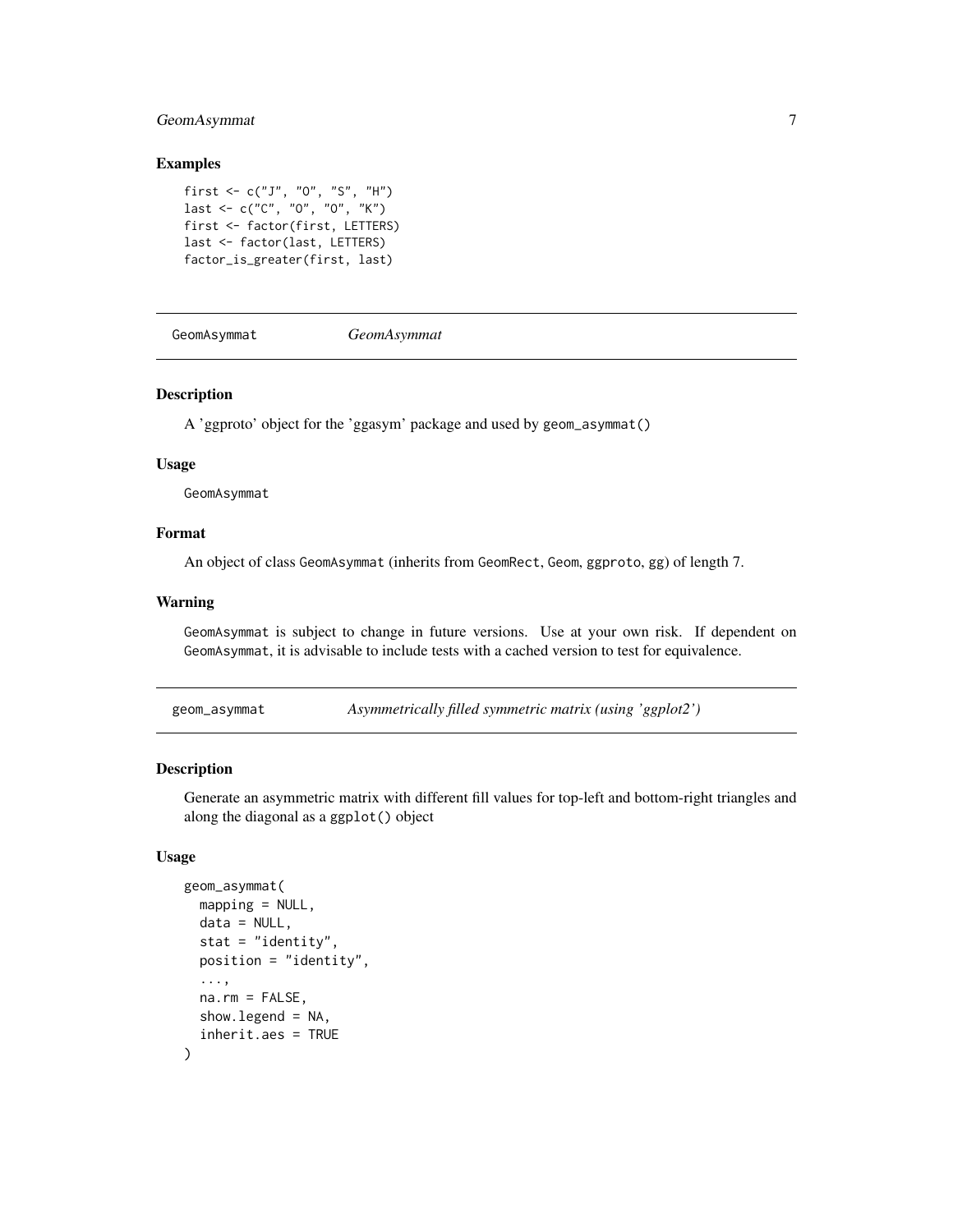#### Arguments

| mapping     | Set of aesthetic mappings created by aes() or aes_(). If specified and inherit.aes<br>= TRUE (the default), it is combined with the default mapping at the top level of<br>the plot. You must supply mapping if there is no plot mapping.                                                                                                                                                                                                                                                                  |
|-------------|------------------------------------------------------------------------------------------------------------------------------------------------------------------------------------------------------------------------------------------------------------------------------------------------------------------------------------------------------------------------------------------------------------------------------------------------------------------------------------------------------------|
| data        | The data to be displayed in this layer. There are three options: If NULL (the de-<br>fault) the data is inherited from the plot data as specified in the call to ggplot().<br>A data frame, or other object, will override the plot data. All objects will be forti-<br>fied to produce a data frame. See fortify() for which variables will be created.<br>A function will be called with a single argument, the plot data. The return value<br>must be a data frame, and will be used as the layer data. |
| stat        | The statistical transformation to use on the data for this layer, as a string.                                                                                                                                                                                                                                                                                                                                                                                                                             |
| position    | Position adjustment, either as a string, or the result of a call to a position adjust-<br>ment function.                                                                                                                                                                                                                                                                                                                                                                                                   |
| .           | Other arguments passed on to layer (). These are often aesthetics, used to set<br>an aesthetic to a fixed value, like colour = "red" or size = 3. They may also<br>be parameters to the paired geom/stat.                                                                                                                                                                                                                                                                                                  |
| na.rm       | If FALSE, the default, missing values are removed with a warning. If TRUE,<br>missing values are silently removed.                                                                                                                                                                                                                                                                                                                                                                                         |
| show.legend | logical. Should this layer be included in the legends? NA (the default) includes<br>if any aesthetics are mapped. FALSE never includes, and TRUE always includes.<br>It can also be a named logical vector to finely select the aesthetics to display.                                                                                                                                                                                                                                                     |
| inherit.aes | If FALSE, overrides the default aesthetics, rather than combining with them. This<br>is most useful for helper functions that define both data and aesthetics and should<br>not inherit behaviour from the default plot specification, e.g. borders().                                                                                                                                                                                                                                                     |

```
library(tibble)
library(ggplot2)
suppressMessages(library(dplyr))
tib <- tibble(g1 = c("A", "A", "B"),
              g2 = c("B", "C", "C"),
             val_1 = c(1, 2, 3),val_2 = c(-1, 0, 1)
```

```
tib
```

```
tib <- asymmetrise(tib, g1, g2)
tib$val_3 <- NA
tib\$val_3[tib\$g1 == tib\$g2] < -c(1, 2, 3)ggplot(tib, aes(x = g1, y = g2)) +
   geom_asymmat(aes(fill_tl = val_1, fill_br = val_2, fill_diag = val_3)) +
   scale_fill_br_gradient(low = "lightblue1", high = "dodgerblue") +
   scale_fill_tl_gradient(low = "lightpink", high = "tomato") +
   scale_fill_diag_gradient(low = "aquamarine", high = "forestgreen") +
   labs(fill_tl = "top-left fill", fill_br = "bottom-right fill")
```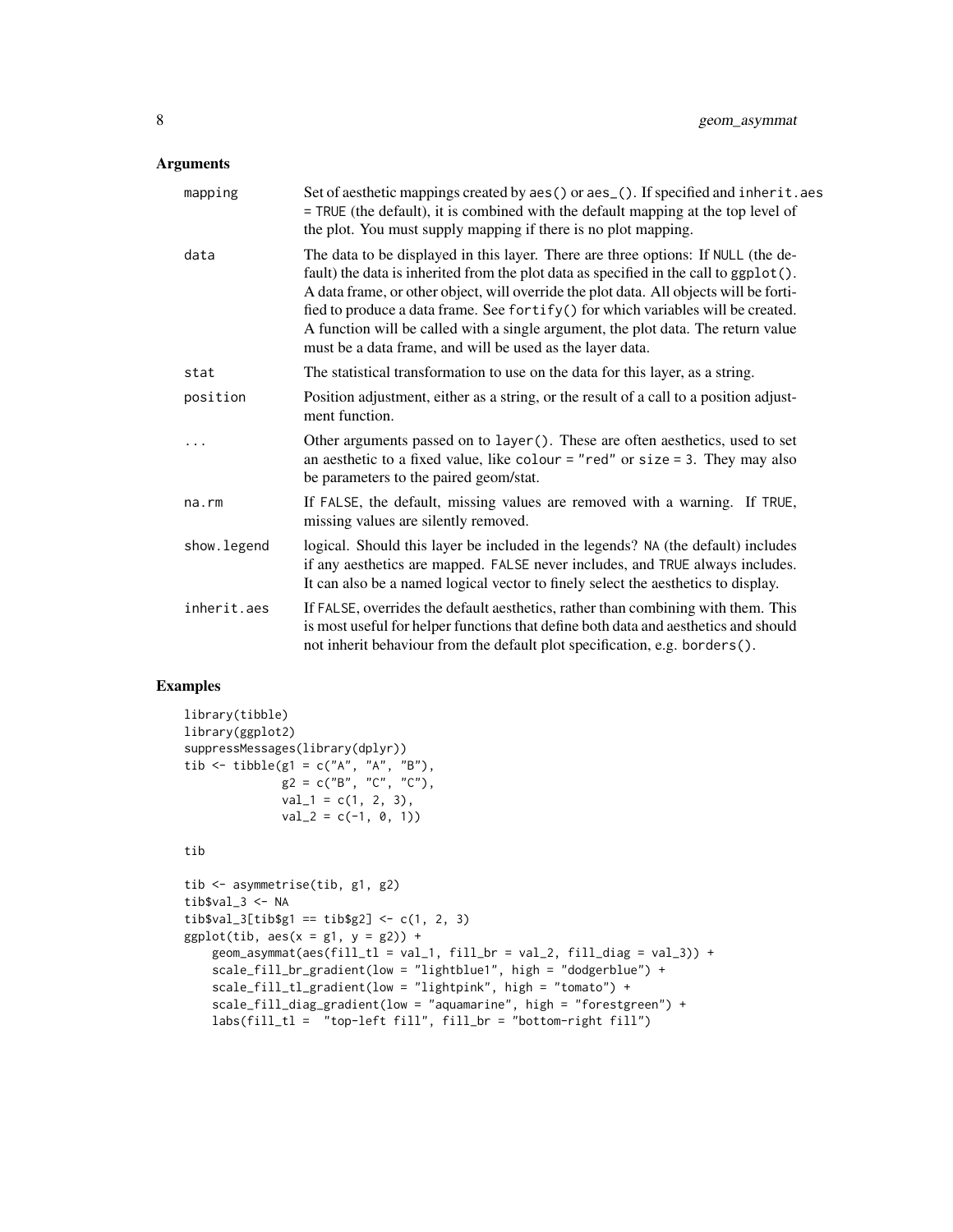<span id="page-8-0"></span>get\_other\_combs *Get all combinations of values between two vectors*

#### Description

Get all combinations of the values in vectors x and y that are not already there.

#### Usage

get\_other\_combs(x, y)

#### Arguments

x, y two vectors

#### Value

data.frame of other possible combinations stored in Var1 and Var2 for x and y, respectively

#### Examples

get\_other\_combs(LETTERS[1:2], LETTERS[1:2])

ggasym *ggasym: Asymmetric Matrix Plotting in ggplot*

#### Description

This package plots a symmetric matrix with two different fill aesthetics for the top-left and bottomright triangles and a third along the diagonal. It operates within the Grammar of Graphics paradigm implemented in 'ggplot2'.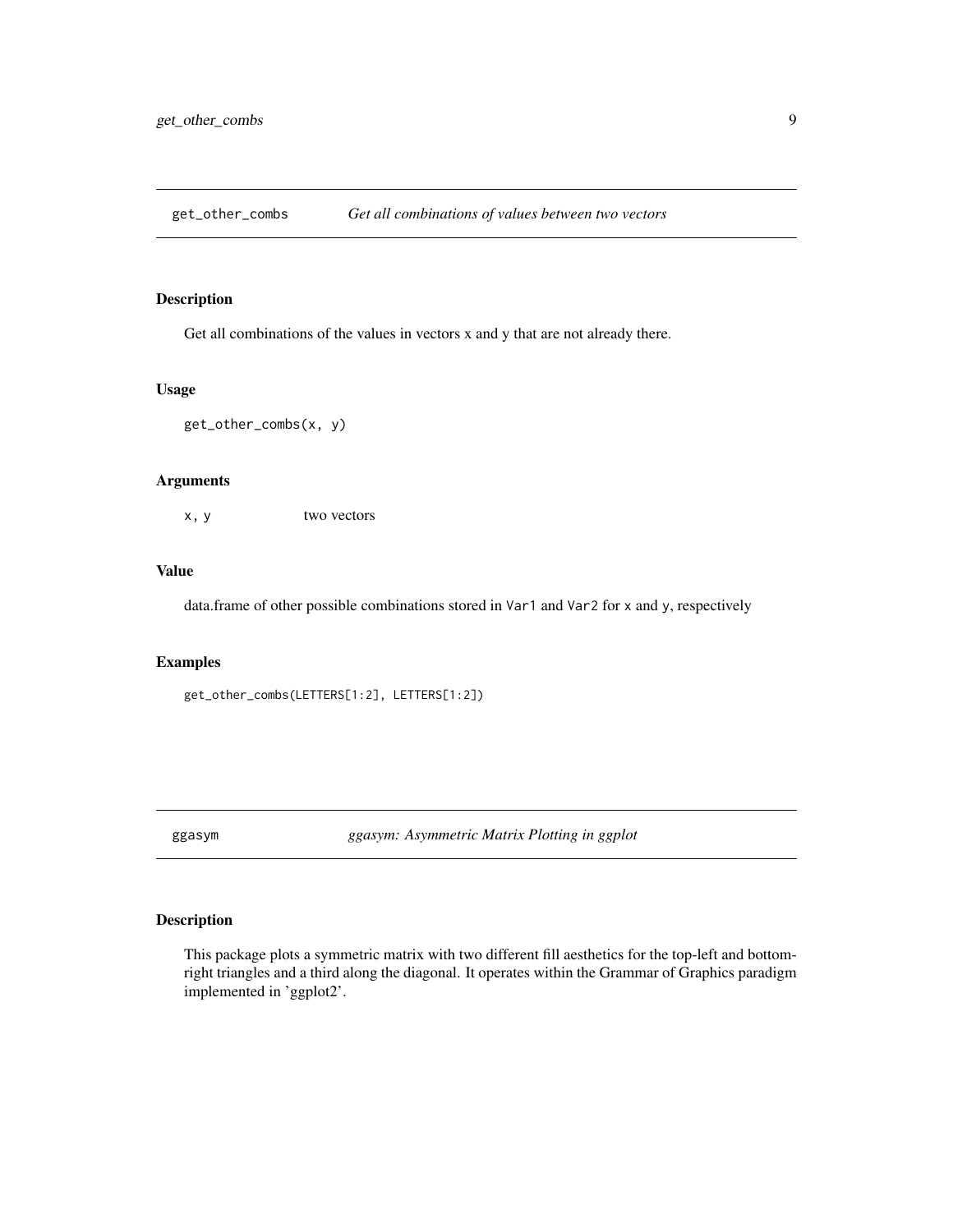<span id="page-9-0"></span>

#### Description

Determines if the input data frame or tibble is grouped (using dplyr::group\_by()

#### Usage

is\_grouped(data)

#### Arguments

data input data.frame or tibble

#### Value

boolean

### Examples

```
df <- data.frame(x = c(1:5), g = c(1,1,2,2,2))
is_grouped(df)
is_grouped(dplyr::group_by(df, g))
```
make\_fill\_df *Make a data frame of all a single value*

#### Description

Makes a data frame with the same columns of df and n\_rows number of rows and all values fill\_val

#### Usage

make\_fill\_df(df, n\_rows = 1, fill\_val = NA)

#### Arguments

| df       | a data.frame (or tibble) object           |
|----------|-------------------------------------------|
| n rows   | number of rows for the final data frame   |
| fill val | value to fill all cells of the data frame |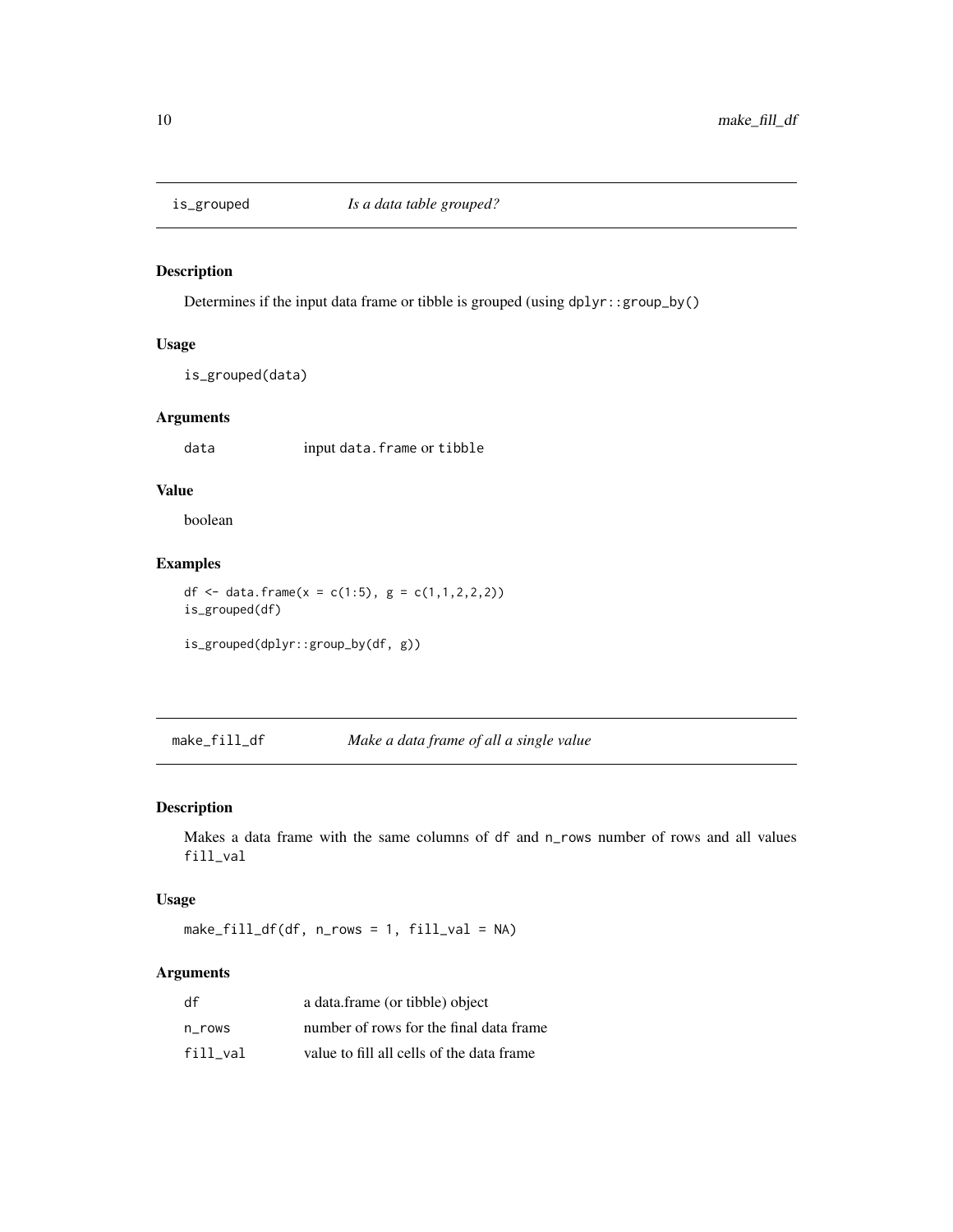<span id="page-10-0"></span>organize\_levels 11

#### Value

a data frame (or tibble) with the desired number of rows filled with fill\_val

#### Examples

df  $\le$  data.frame(col\_a = c("A", "B"),  $col_b = c("C", "D")$ df

make\_fill\_df(df, 5)

organize\_levels *Decides on the levels of factors x and y*

#### Description

Organizes the levels to use for the two inputs. This is useful for when one wants to merge two vectors that are factors. Ideally, they have the same levels, in which case those are returned. If they have overlapping levels, then the levels are merged and sorted (using sort()). Otherwise, the levels are dropped (returning NULL)

#### Usage

organize\_levels(x, y, ...)

#### Arguments

| x, y     | Two factor vectors                    |
|----------|---------------------------------------|
| $\cdots$ | passed to sort; see ?sort for options |

#### Value

vector of levels or NULL for no levels

```
set.seed(0)
a <- factor(sample(LETTERS, 5), levels = LETTERS)
b <- factor(sample(LETTERS, 5), levels = LETTERS)
a
b
organize_levels(a, b)
```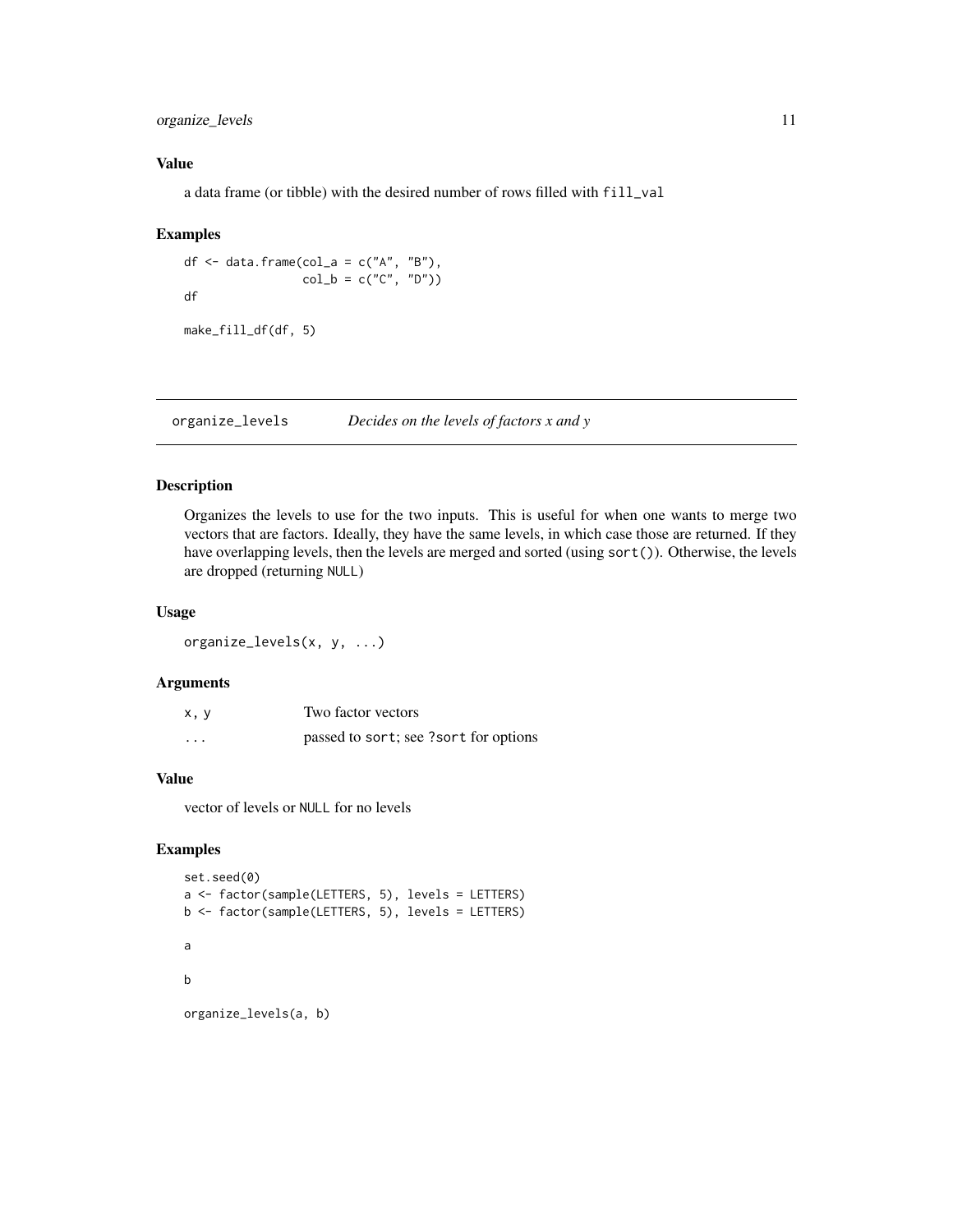<span id="page-11-0"></span>

#### Description

Tries to make the data ready for use in the asymmetrise\_stats() function using broom::tidy()

#### Usage

```
prepare_data(df)
```
#### Arguments

df input data of either a tibble, data.frame, or results from a statistical test

#### Value

a tibble data table

#### Warning

If you repeatedly get errors, try preparing the data before-hand using broom::tidy(df)

#### Examples

```
a \leq -rnorm(10, mean = 1, sd = 1)b \le rnorm(10, mean = 1.5, sd = 1)
prepare_data(t.test(a, b))
```
scale\_gradient *Gradient colour scales geom\_asymmat*

#### Description

This dictates a gradient colour scheme for the top-left  $(t)$ , bottom\_right (br), or diagonal (diag) of a geom\_asymmat() geom. scale\_\*\_tl/br\_gradient() creates a two colour gradient (low-high), scale\_\*\_tl/br\_gradient2() creates a diverging colour gradient (low-mid-high), scale\_\*\_tl/br\_gradientn() creates a n-colour gradient.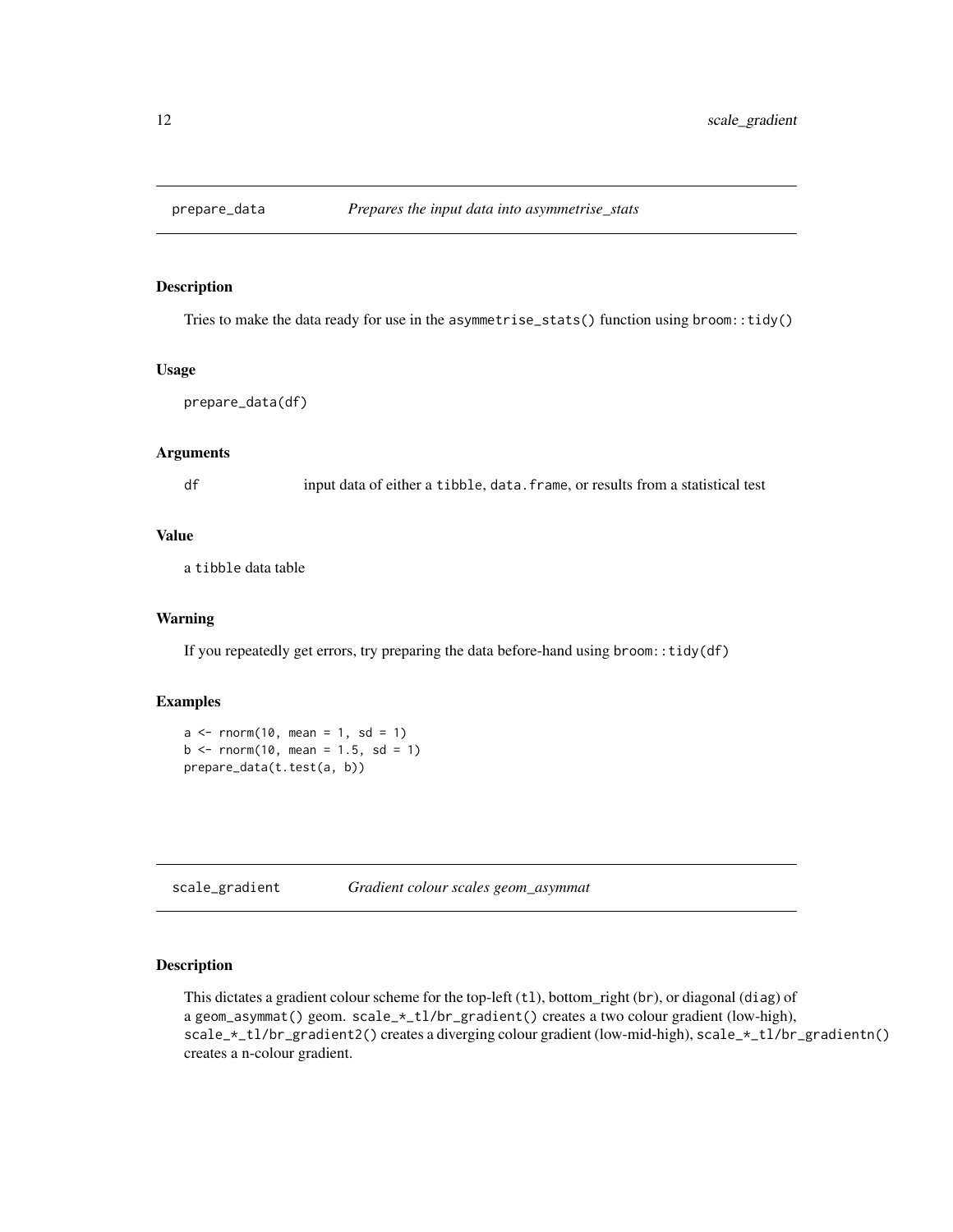scale\_gradient 13

#### Usage

```
scale_fill_tl_gradient(
  ...,
  low = "#132B43",
 high = "#56B1F7",
  space = "Lab",
  na.value = "grey50",
 guide = "colourbar",
 aesthetics = "fill_t1"\lambdascale_fill_br_gradient(
  ...,
  low = "#132B43",high = "#56B1F7",
  space = "Lab",na.value = "grey50",
  guide = "colourbar",
  aesthetics = "fill_br"
\mathcal{L}scale_fill_diag_gradient(
  ...,
  low = "#132B43",high = "#56B1F7",
  space = "Lab",na.value = "grey50",
  guide = "colourbar",
 aesthetics = "fill_diag"
\mathcal{L}scale_fill_tl_gradient2(
  ...,
  low = scales::muted("red"),
 mid = "white",high = scales::muted("blue"),
 midpoint = 0,
  space = "Lab",
  na.value = "grey50",
  guide = "colourbar",
  aesthetics = "fill_tl"
\lambdascale_fill_br_gradient2(
  ...,
  low = scales::muted("red"),
  mid = "white",high = scales::muted("blue"),
```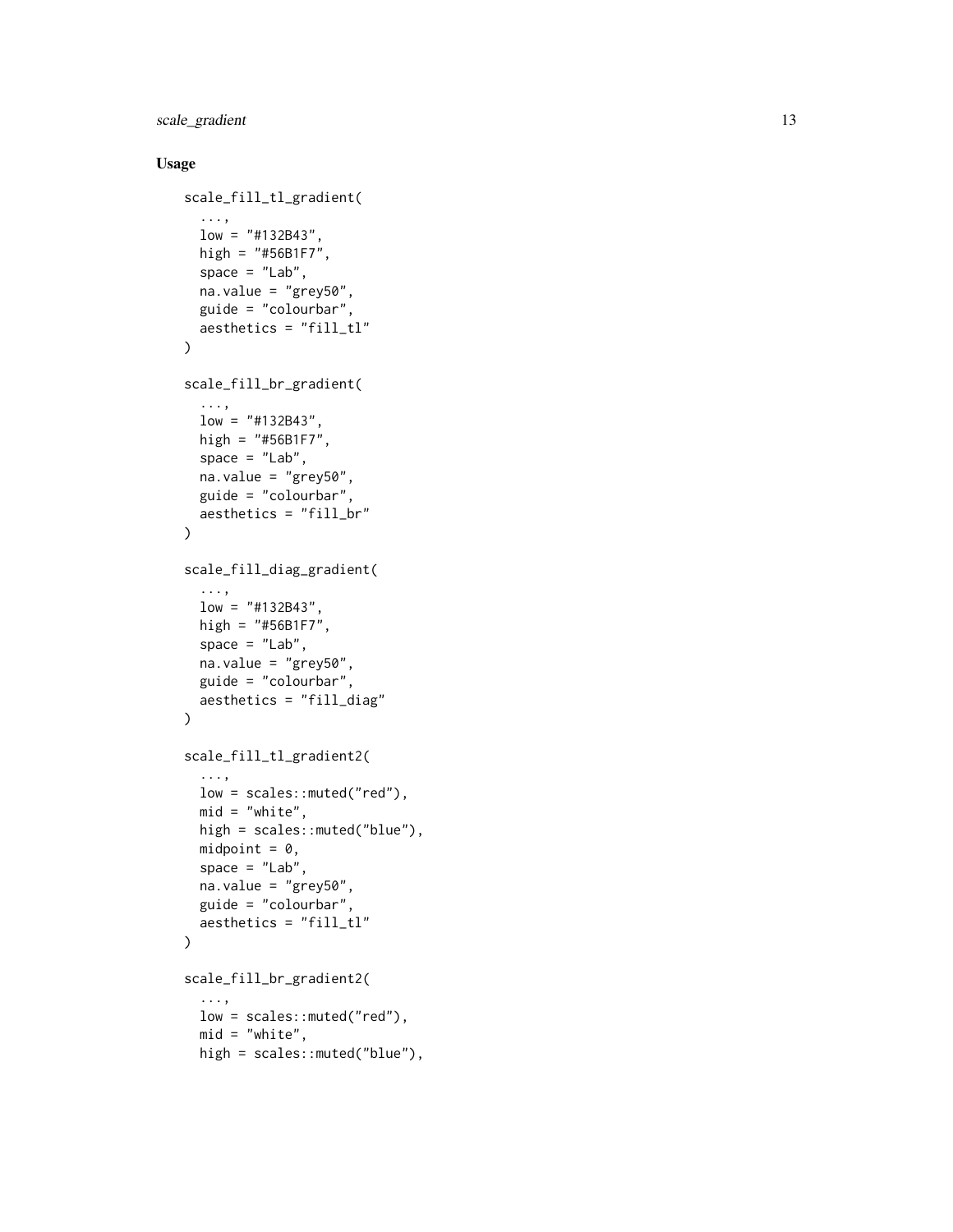14 scale\_gradient

```
midpoint = 0,
  space = "Lab",na.value = "grey50",
 guide = "colourbar",
 aesthetics = "fill_br"
\mathcal{L}scale_fill_diag_gradient2(
  ...,
  low = scales::muted("red"),
 mid = "white",high = scales::muted("blue"),
 midpoint = 0,
  space = "Lab",na.value = "grey50",
  guide = "colourbar",
  aesthetics = "fill_diag"
\mathcal{L}scale_fill_tl_gradientn(
  ...,
 colours,
 values = NULL,
  space = "Lab",na.value = "grey50",
  guide = "colourbar",
 aesthetics = "fill_tl",
 colors
\mathcal{L}scale_fill_br_gradientn(
  ...,
 colours,
 values = NULL,
  space = "Lab",na.value = "grey50",
  guide = "colourbar",
 aesthetics = "fill_br",
  colors
\mathcal{L}scale_fill_diag_gradientn(
  ...,
 colours,
  values = NULL,
  space = "Lab",na.value = "grey50",
  guide = "colourbar",
```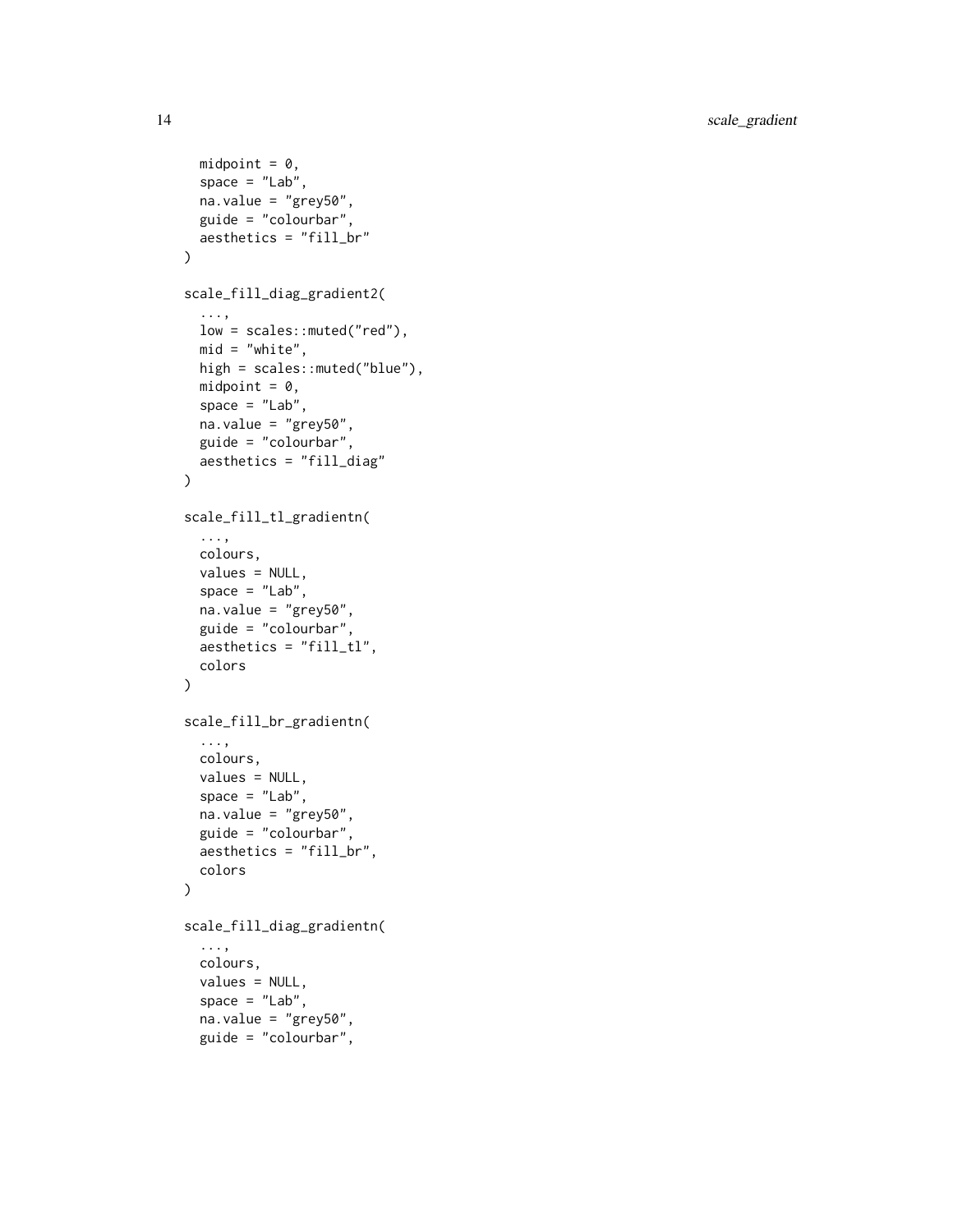```
aesthetics = "fill_diag",
 colors
\lambdascale_fill_tl_distiller(
  ...,
 type = "seq",palette = 1,direction = -1,values = NULL,
  space = "Lab",na.value = "grey50",
 guide = "colourbar",
 aesthetics = "fill_tl"
)
scale_fill_br_distiller(
  ...,
 type = "seq",palette = 1,
 direction = -1,
 values = NULL,
  space = "Lab",na.value = "grey50",
 guide = "colourbar",
 aesthetics = "fill_br"
\mathcal{L}scale_fill_diag_distiller(
  ...,
 type = "seq",
 palette = 1,
 direction = -1,
 values = NULL,
  space = "Lab",na.value = "grey50",
 guide = "colourbar",
 aesthetics = "fill_diag"
\mathcal{L}
```
#### Arguments

| .         | arguments passed on to continuous_scale_asym()                                               |
|-----------|----------------------------------------------------------------------------------------------|
| low, high | the colors to represent low and high values                                                  |
| space     | colour space in which to calculate gradient. Must be "Lab" - other values are<br>deprecated. |
| na.value  | color of missing (NA) values                                                                 |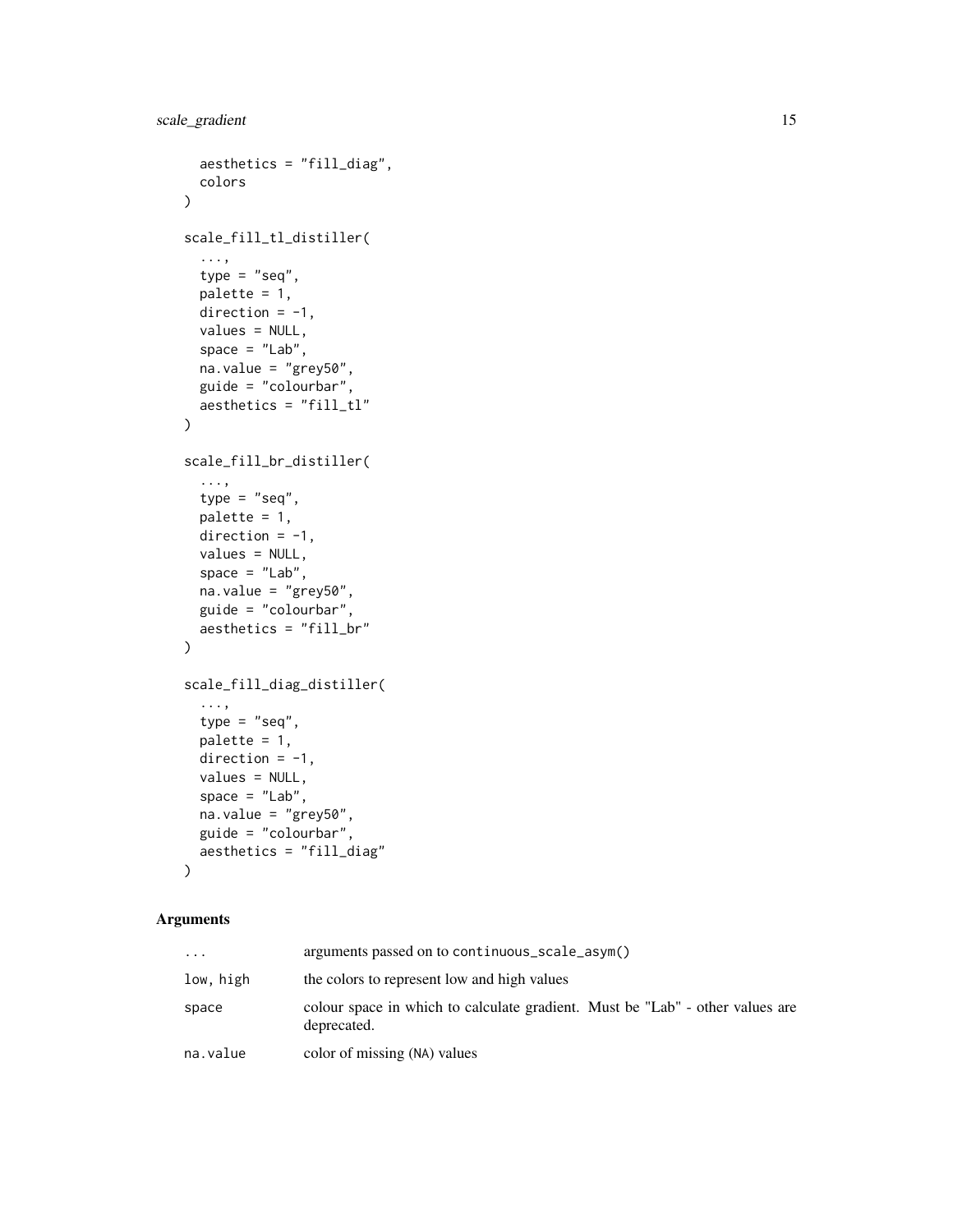| guide           | Type of legend. Use "colourbar" for continuous colour bar, or "legend" for dis-<br>crete colour legend.                                                                                                                                            |
|-----------------|----------------------------------------------------------------------------------------------------------------------------------------------------------------------------------------------------------------------------------------------------|
| aesthetics      | Character string or vector of character strings listing the name(s) of the aes-<br>thetic(s) that this scale works with. For now, leave the default alone, though I<br>plan to reinstate the standard 'ggplot2' system here, eventually.           |
| mid             | color for mid point (see ?scales::div_gradient_pal for more documentation<br>of how colors are calculated)                                                                                                                                         |
| midpoint        | The midpoint (in data value) of the diverging scale. Defaults to 0.                                                                                                                                                                                |
| colours, colors |                                                                                                                                                                                                                                                    |
|                 | Vector of colours to use for n-colour gradient.                                                                                                                                                                                                    |
| values          | if colours should not be evenly positioned along the gradient this vector gives the<br>position (between 0 and 1) for each colour in the colours vector. See rescale()<br>for a convenience function to map an arbitrary range to between 0 and 1. |
| type            | One of "seq" (sequential), "div" (diverging) or "qual" (qualitative)                                                                                                                                                                               |
| palette         | If a string, will use that named palette. If a number, will index into the list of<br>palettes of appropriate type                                                                                                                                 |
| direction       | Sets the order of colours in the scale. If 1, the default, colours are as output by<br>RColorBrewer:: brewer.pal(). If -1, the order of colours is reversed.                                                                                       |

```
library(tibble)
library(ggplot2)
set.seed(0)
tib <- tibble(g1 = c("A", "A", "A", "B", "B", "C", "A", "B", "C", "D"),
              g2 = c("B", "C", "D", "C", "D", "D", "A", "B", "C", "D"),val_1 = c(1:10),
              val_2 = sample(-10:10, 10),
              val_3 = c(rep(NA, 6), 1, 2, 3, 4))tib <- asymmetrise(tib, g1, g2)
g \leftarrow ggplot(tib, aes(x = g1, y = g2)) +geom_3symmat(aes(fill_t1 = val_1, fill_br = val_2, fill_diag = val_3))g + scale_fill_tl_gradient(low = "lightpink", high = "tomato") +
    scale_fill_br_gradient(low = "lightblue", high = "dodgerblue") +
    scale_fill_diag_gradient(low = "yellow", high = "orange3")
g + scale_fill_tl_gradient2(low = "dodgerblue",
                            mid = "white", midpoint = 5,
                            high = "tomato") +
    scale_fill_br_gradient2(low = "seagreen4",
                            mid = "white", midpoint = 0,high = "orange") +
    scale_fill_diag_gradient2(low = "magenta",
                              mid = "cornflowerblue", midpoint = 2.5,
                              high = "chartreuse")
g + scale_fill_tl_gradientn(colours = terrain.colors(200)) +
```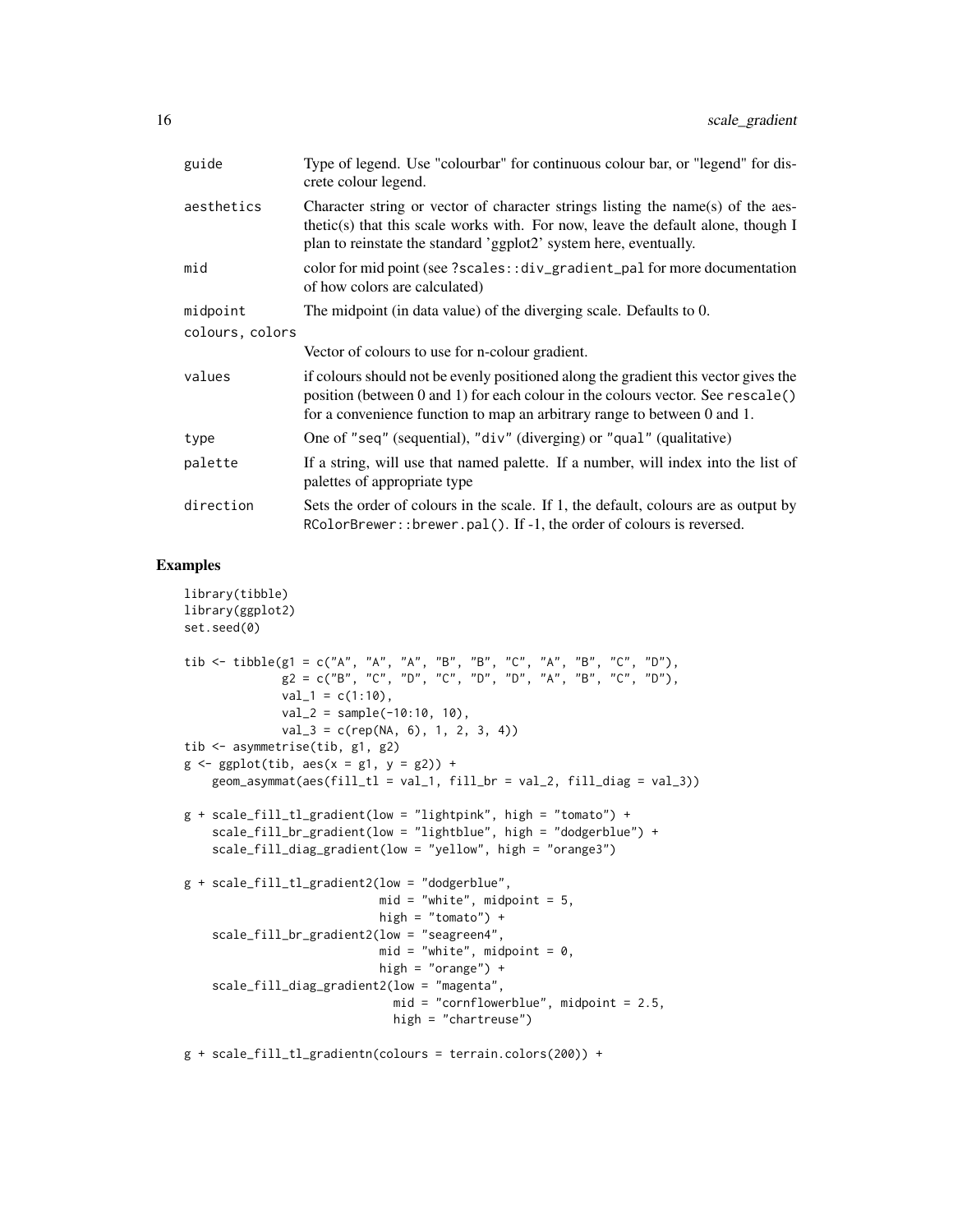```
scale_fill_br_gradientn(colours = heat.colors(200)) +
    scale_fill_diag_gradientn(colours = rainbow(200))
g + scale_fill_tl_distiller(type = "seq", palette = "Greens") +
   scale_fill_br_distiller(type = "div", palette = "PuOr") +
   scale_fill_diag_distiller(type = "seq", palette = "Blues")
```
swap\_cols *Swap columns in a data frame*

#### Description

Swap columns .x and .y in df.

#### Usage

swap\_cols(df, .x, .y)

#### Arguments

| df     | a data.frame (or tibble) object |
|--------|---------------------------------|
| .x. .v | column names to switch          |

#### Value

a data.frame (or tibble) object with .x and .y swapped

#### Examples

df  $\leq$  data.frame(a = c("A", "B"),  $b = c("C", "D")$ , untouched =  $c(1, 2)$ df

swap\_cols(df, a, b)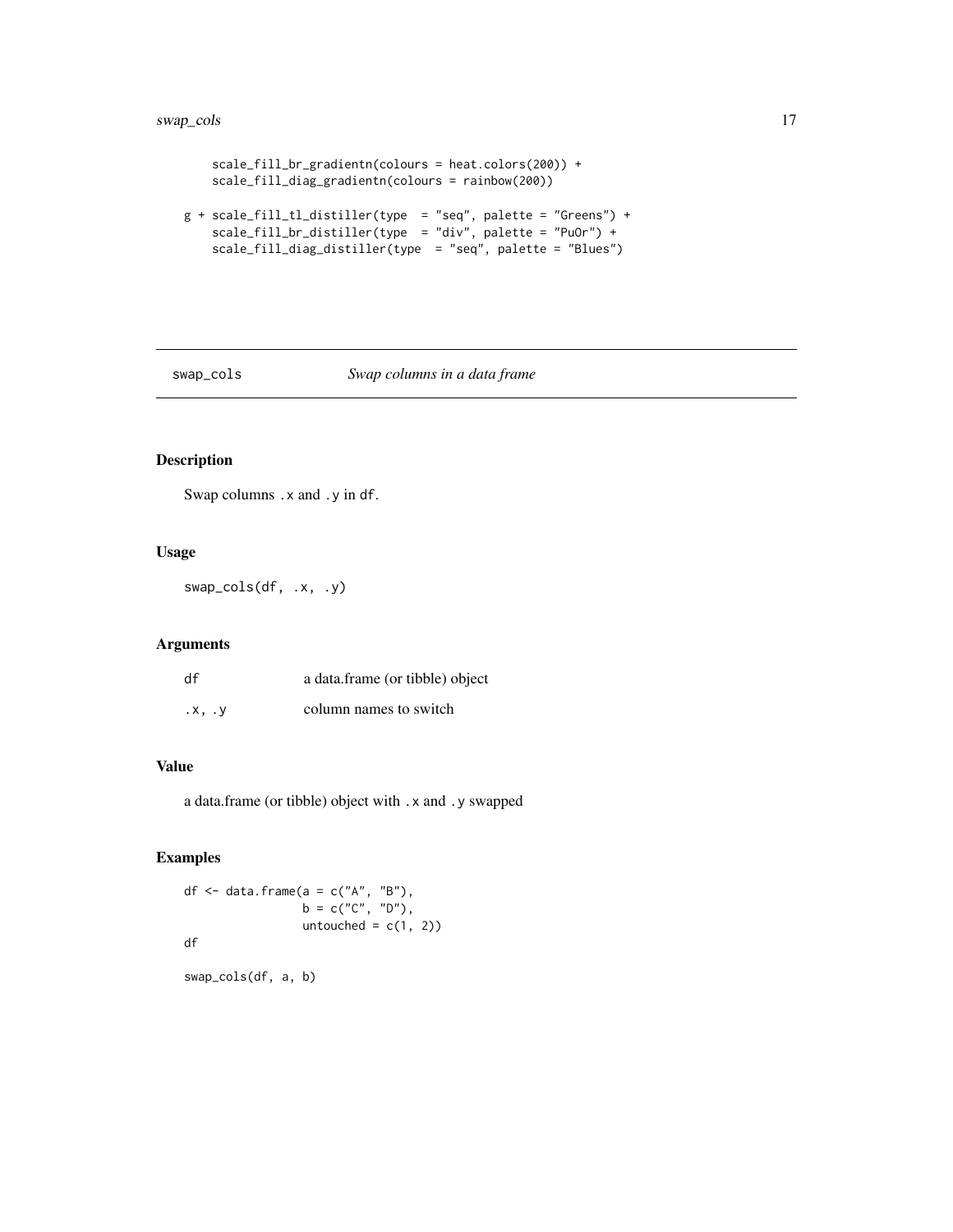<span id="page-17-0"></span>

#### Description

Determine the level of a value in a vector of type factor

#### Usage

```
which_level(x)
```
#### Arguments

x vectors of type factor

#### Value

a vector holding the corresponding level of the input factors

```
first \leq factor(c("J", "O", "S", "H"), LETTERS)
which_level(first)
```